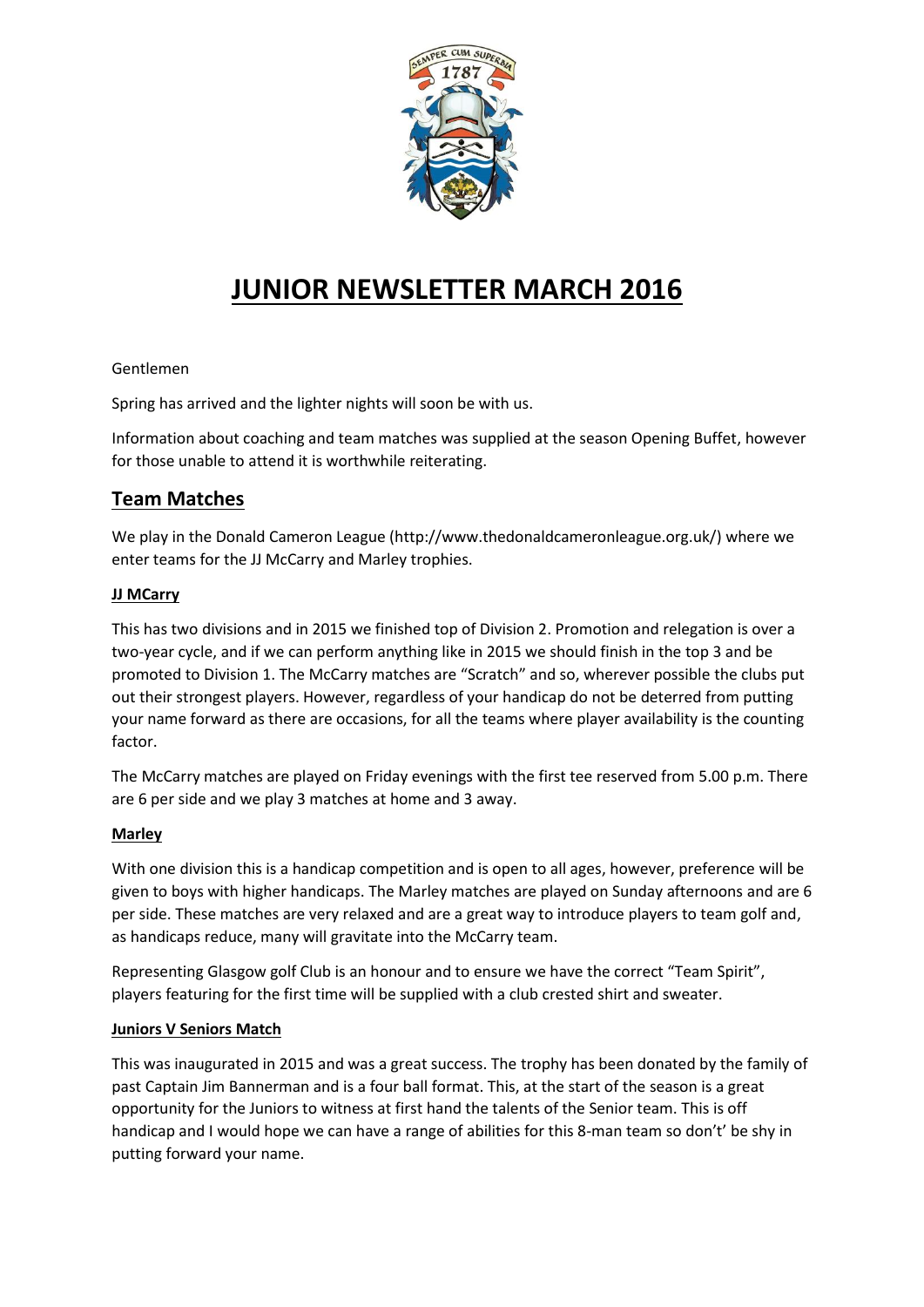# **Handicaps**

I would urge everyone to get a handicap even if you are a beginner. It is simple to do. You can play in a medal, or, prior to play, you can register in the Pro Shop that you are taking a card out for handicap. Hand in 3 cards and you will be given a handicap.

# **Inter Club Matches**

The Gray/Lockhart Trophy against Royal Burgess is on Sunday 18<sup>th</sup> September in Edinburgh.

Turnberry – This match will be played on Sunday  $25<sup>th</sup>$  September at Turnberry.

Transport has been arranged for both fixtures.

# **Team Match Availability Sheets**

One of these is enclosed with the Newsletter and I would urge you to return this as early as possible, either to Suzanne in the office or an e mailed version is being sent from the Junior Captain and responses to that can be to William at [wilpren@me.com](mailto:wilpren@me.com) or indeed to myself [Dfh879@Sky.com](mailto:Dfh879@Sky.com).

# **Medals and Coaching**

Please refer to the hand out issued at/after the Buffet. If you do not have one of these please ask at the shop or you can email **Professional@glasgowgolfclub.com**.

For the avoidance of doubt, we have 3 measured courses for medals, the Red is for the younger beginners and it is here where players can learn about etiquette and also where an assessment, by the Pros can be made to determine if a player can be allowed on the course unaccompanied. The Blue Course is for players with a handicap of 18 and over. Players with a handicap of 18 or less should normally play from the Whites. Whichever course is being played please ensure you identify on the front of your cards a **R,B or W**

# **Card Completion**

It is important that you mark your partners card carefully, ensuring that you ask him at the completion of each hole his score. You should then mark this down on the appropriate hole. At the end of the round your partner should ask you if you agree your score and if you do **both of you should sign the card** before registering it on the computer and placing in the box. Red cards should be handed into the Professional shop.

# **Tennant/Junior Room**

As those of you who attended the "Buffet" will know this is a pleasant room featuring a pool table, and Sky Sports. Food and refreshments are available by using the wall phone. Please note the "Bar Area" is off limits!!

# **The Browning Trophy/Handicap Championship**

Could I just remind everyone that the  $1<sup>st</sup>$  qualifying round for these competitions is on Sunday  $1<sup>st</sup>$ May. Those of you who have recently visited the Junior room will have noticed the new board featuring the winners of the above. If you want the chance to have your name added please look out for the Entry sheet which will be posted on the Notice Board in the hall.